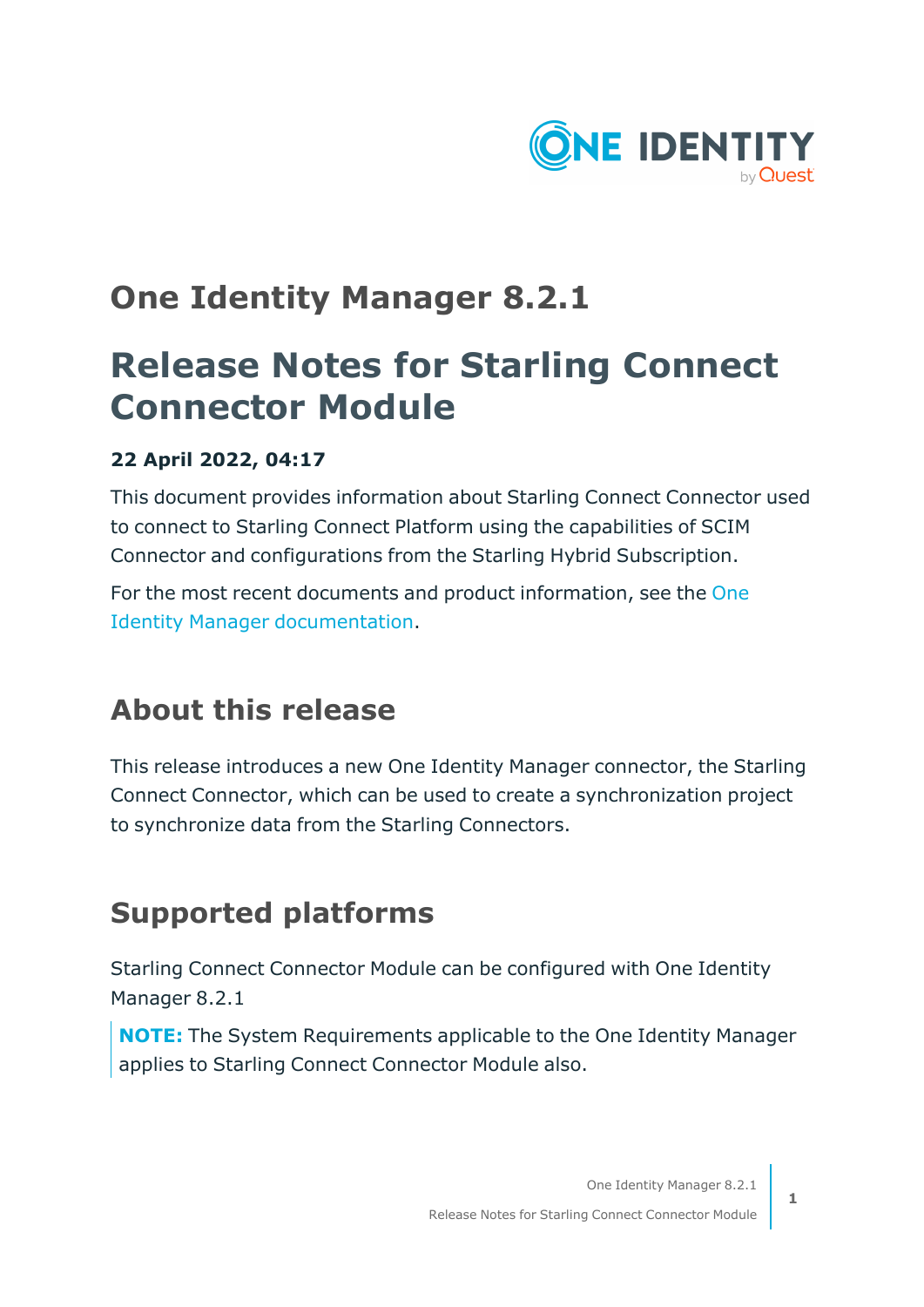## **Supported features**

Supported features for One Identity Manager SCC module:

• Creating a SCIM synchronization project for Starling Connectors.

## **Resolved issues**

The following is a list of issues addressed in this release.

**Table 1: General resolved issues**

| <b>Resolved Issue</b>                                       | <b>Issue</b><br>TD |
|-------------------------------------------------------------|--------------------|
| The error handling in SCC module is enhanced to display the | 240772             |
| detailed error message in the client.                       |                    |

## **System Requirements**

Ensure that your system meets the following minimum hardware and system requirements before installing One Identity Manager. For more detailed information about system prerequisites, see the One Identity Manager Installation Guide.

**NOTE:** When setting up a virtual environment, carefully consider the configuration aspects such as CPU, memory availability, I/O subsystem, and network infrastructure to ensure the virtual layer has the necessary resources available. Please consult One [Identity's](https://support.oneidentity.com/essentials/support-guide#tab3) Product Support Policies for more information on environment virtualization.

Every One Identity Manager installation can be virtualized. Ensure that performance and resources are available to the respective One Identity Manager component according to system requirements. Ideally, resource assignments for the database server are fixed. Virtualization of a One

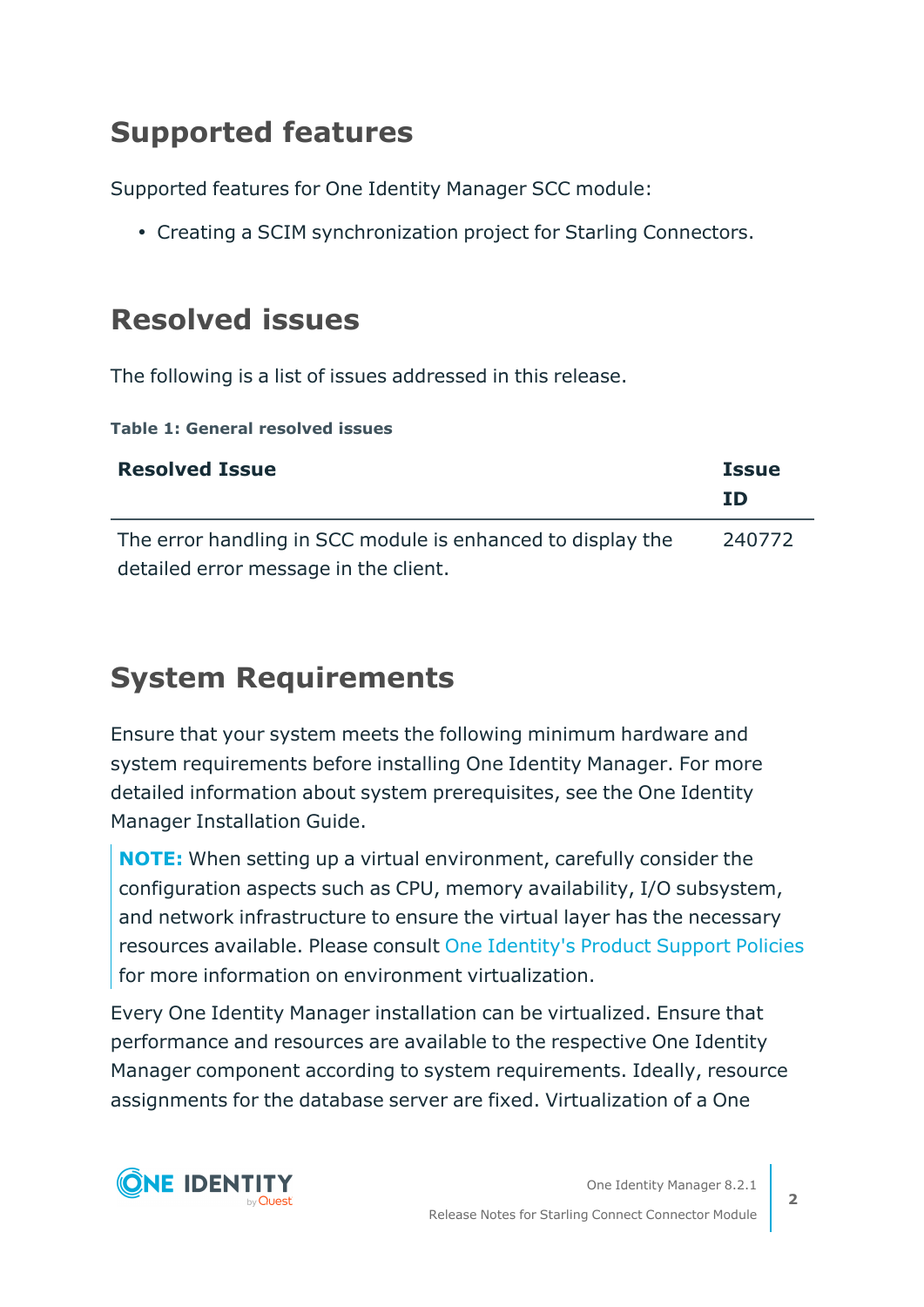Identity Manager installation should only be attempted by experts with strong knowledge of virtualization techniques.

### **Minimum requirements for the database server**

A server must meet the following system requirements for installation of a One Identity Manager database. Depending on the number of One Identity Manager modules and the accounts managed in One Identity Manager, the requirements for working memory, hard disk storage, and processors may be significantly greater than the minimum requirements.

| <b>Requirement</b> | <b>Details</b>                                                                      |
|--------------------|-------------------------------------------------------------------------------------|
| Processor          | 8 physical cores with 2.5 GHz+<br>frequency (non-production)                        |
|                    | 16 physical cores with 2.5 GHz+<br>frequency (production)                           |
|                    | <b>NOTE:</b> 16 physical cores are<br>recommended on the grounds of<br>performance. |
| Memory             | 16 GB+ RAM (non-production)                                                         |
|                    | 64 GB+ RAM (production)                                                             |
| Free disk space    | 100 GB                                                                              |
| Operating system   | Windows operating systems                                                           |
|                    | • Note the requirements from<br>Microsoft for the installed SQL<br>Server version.  |
|                    | UNIX and Linux operating systems                                                    |
|                    | • Note the minimum                                                                  |

#### **Table 2: Database Server Minimum requirements**

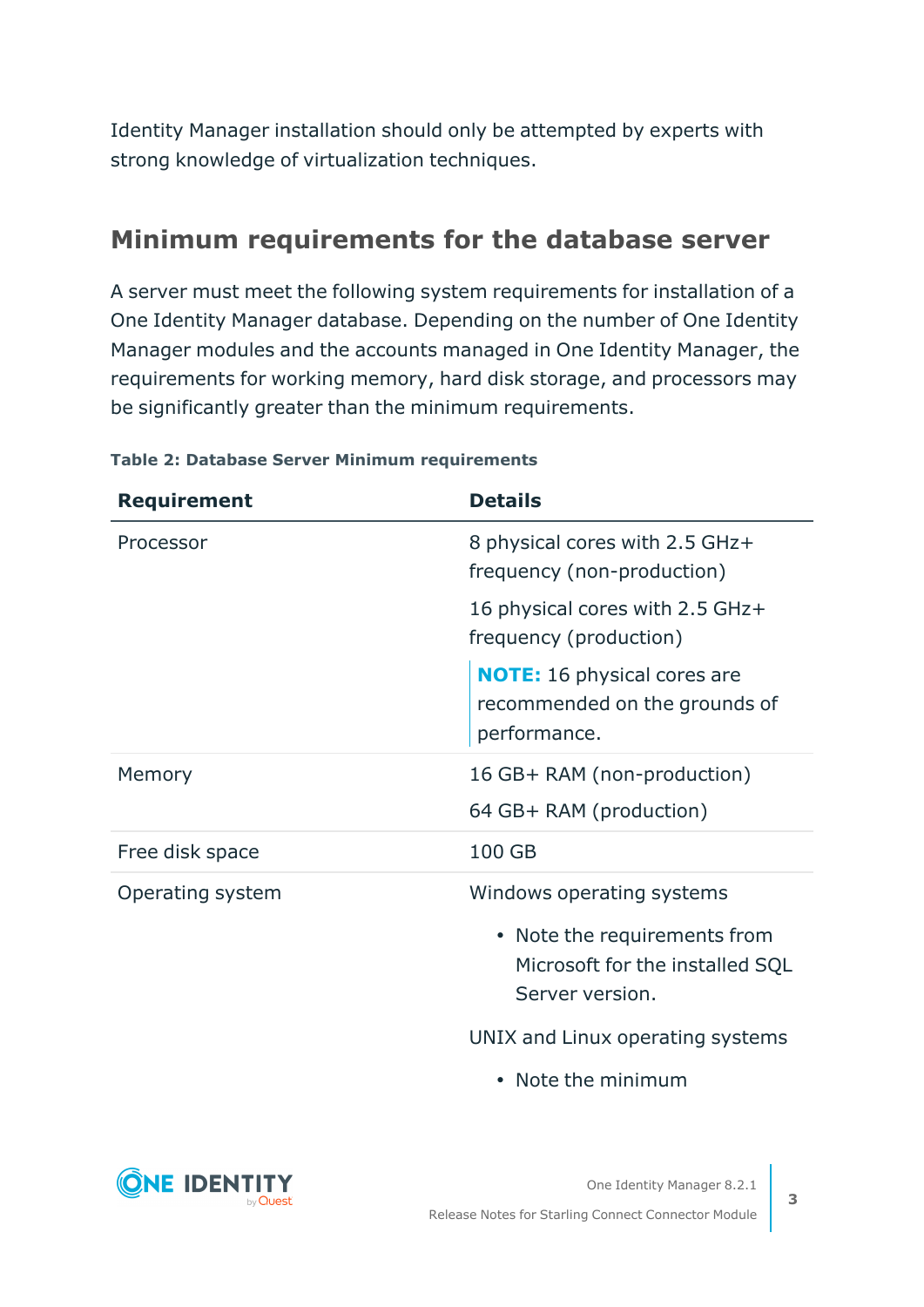| <b>Requirement</b> | <b>Details</b>                                                                                                              |
|--------------------|-----------------------------------------------------------------------------------------------------------------------------|
|                    | requirements given by the<br>operating system<br>manufacturer for SQL Server<br>databases.                                  |
| Software           | <b>SQL Server</b>                                                                                                           |
|                    | • SQL Server 2019 Standard<br>Edition (64-bit) with the<br>current cumulative update                                        |
|                    | <b>NOTE:</b> The cumulative<br>update 2 for SQL Server 2019<br>is not supported.                                            |
|                    | • SQL Server 2017 Standard<br>Edition (64-bit) with the<br>current                                                          |
|                    | cumulative update                                                                                                           |
|                    | <b>NOTE:</b> For performance<br>reasons, the use of SQL<br>Server Enterprise Edition is<br>recommended for live<br>systems. |
|                    | • Compatibility level for<br>databases: SQL Server<br>2017 (140)                                                            |
|                    | • Default sort schema:<br>case-insensitive, SQL<br>Latin1_General_CP1_<br>CI_AS (Recommended)                               |
|                    | • SQL Server<br><b>Management Studio</b>                                                                                    |

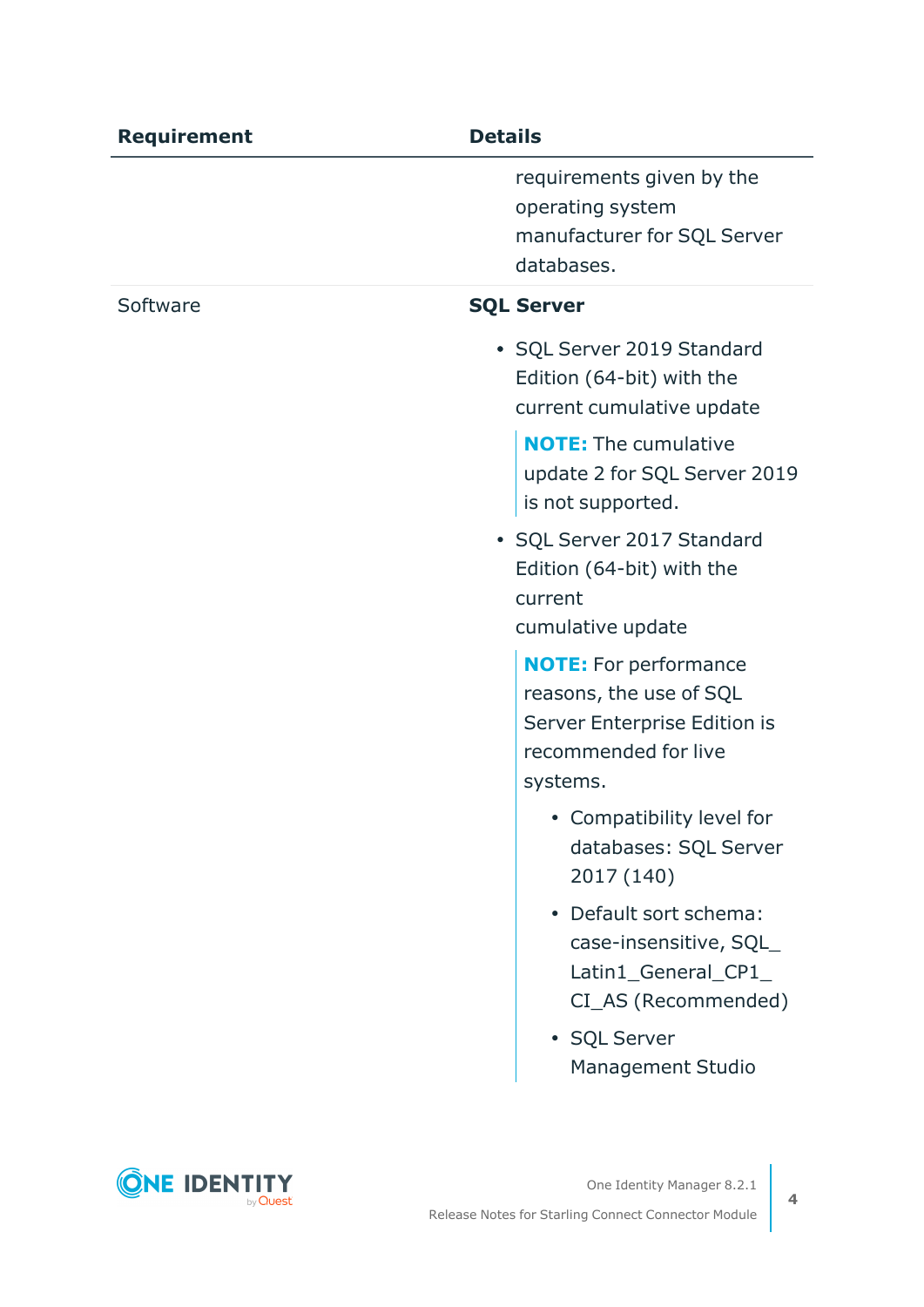| L<br>M.<br>٩ |
|--------------|
|--------------|

**Requirement** 

(recommended)

**NOTE:** The minimum requirements listed above are considered to be for general use. With each custom One Identity Manager deployment these values may need to be increased to provide ideal performance. To determine production hardware requirements, it is strongly recommended to consult a qualified One Identity Partner or the One Identity Professional Services team. Failure to do so may result in poor database performance.

For additional hardware recommendations, read the KB article [https://sup-port.oneidentity.com/identity-manager/kb/290330/how](https://sup-port.oneidentity.com/identity-manager/kb/290330/how-to-configure-settings-as-per-the-system-information-overview)[to-configure-settings-as-per-the-system-information-overview,](https://sup-port.oneidentity.com/identity-manager/kb/290330/how-to-configure-settings-as-per-the-system-information-overview) which outlines the System Information Overview available within One Identity Manager.

**NOTE:**In virtual environments, you must ensure that the VM host provides performance and resources to the database server according to system requirements. Ideally, resource assignments for the database server are fixed. Furthermore, optimal I/O performance must be provided, in particular for the database server. For more information about virtual environments, see Product [Support](https://support.oneidentity.com/essentials/support-guide) Policies.

### **Minimum requirements for the service server**

The following system prerequisites must be fulfilled to install the One Identity Manager Service on a server.

| <b>Requirement Details</b> |                                |
|----------------------------|--------------------------------|
| Processor                  | 8 physical cores with 2.5 GHz+ |
| Memory                     | 16 GB RAM                      |

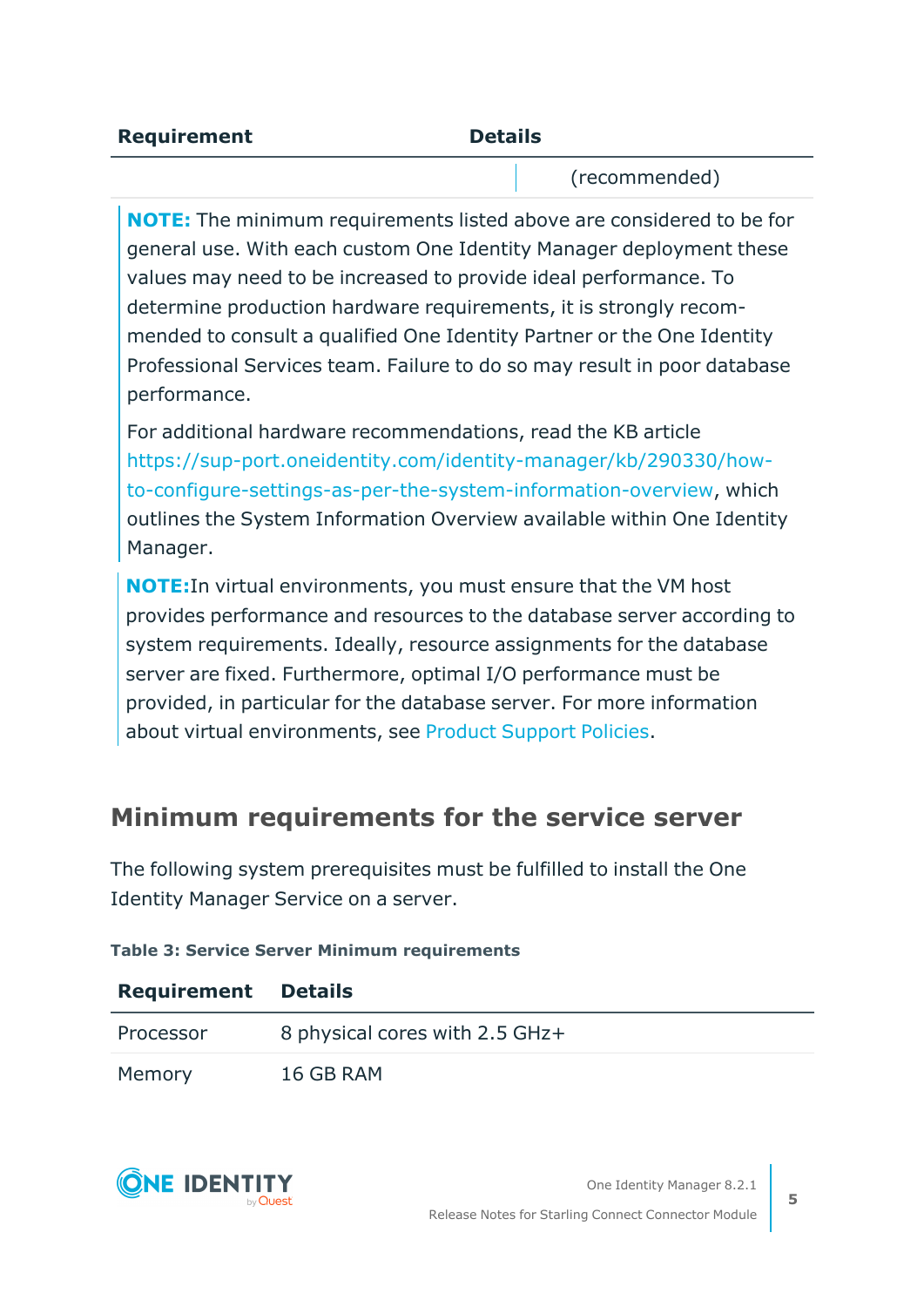| <b>Requirement</b>     | <b>Details</b>                                                                                                       |
|------------------------|----------------------------------------------------------------------------------------------------------------------|
| Free disk space        | 40 GB                                                                                                                |
| Operating<br>system    | Windows operating systems                                                                                            |
|                        | Following versions are supported:                                                                                    |
|                        | • Windows Server 2022                                                                                                |
|                        | • Windows Server 2019                                                                                                |
|                        | • Windows Server 2016                                                                                                |
|                        | • Windows Server 2012 R2                                                                                             |
|                        | • Windows Server 2012                                                                                                |
|                        | Linux operating systems                                                                                              |
|                        | • Linux operation system (64 bit) supported by the<br>Mono project or Docker images provided by the<br>Mono project. |
| Additional<br>Software | Windows operating systems                                                                                            |
|                        | Microsoft .NET Framework version 4.7.2 or later                                                                      |
|                        | NOTE: Take the target system manufacturer's<br>recommendations for connecting the target<br>system into account.     |
|                        | <b>Linux operating systems</b>                                                                                       |
|                        | • Mono 5.14 or later                                                                                                 |

### **Minimum requirements for clients**

#### **Table 4: Client Minimum requirements**

| <b>Requirement Details</b> |                               |
|----------------------------|-------------------------------|
| Processor                  | 4 physical cores with 2.5 GHz |

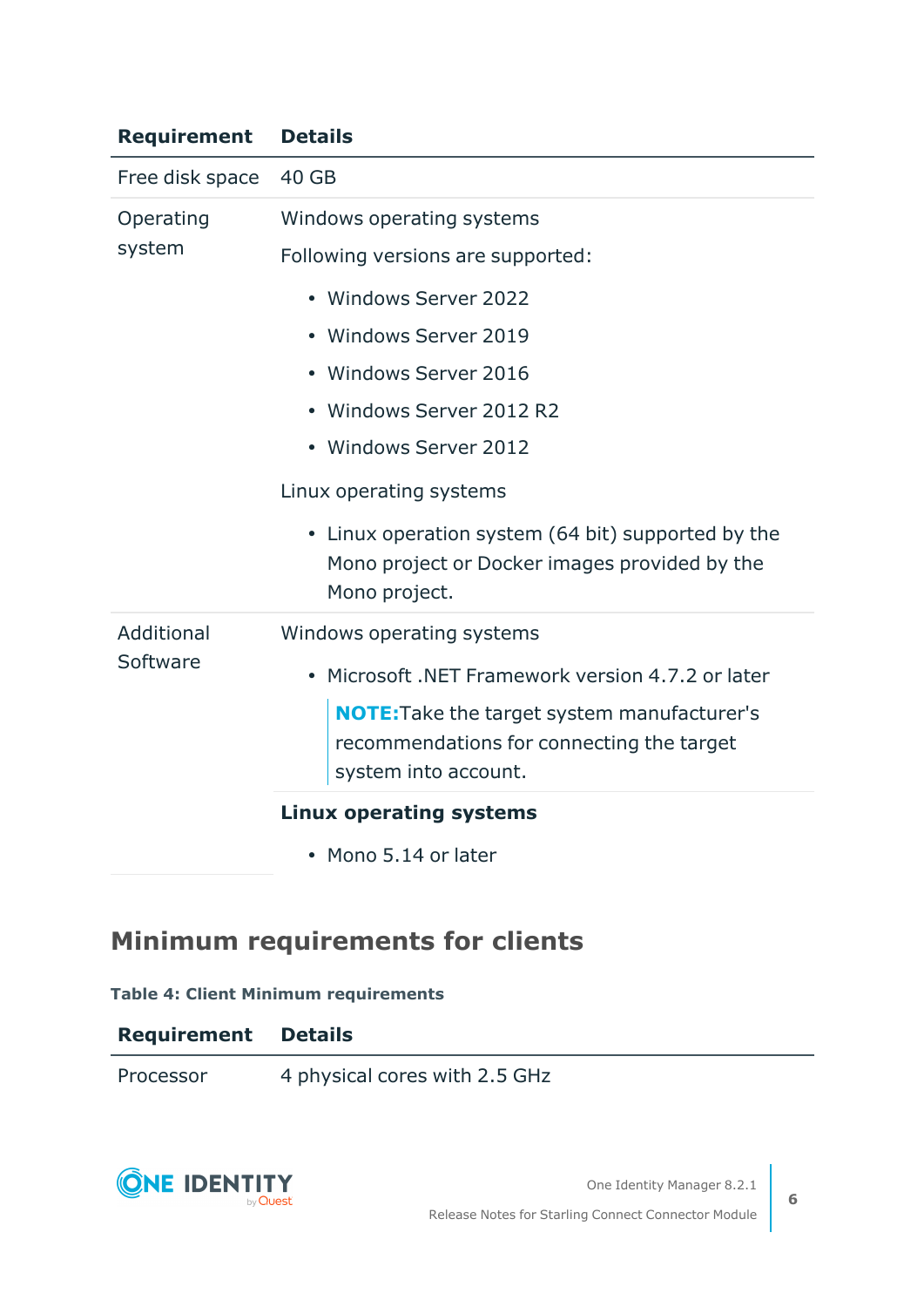| <b>Requirement</b>     | <b>Details</b>                                                                                                                                                                                                                                                        |
|------------------------|-----------------------------------------------------------------------------------------------------------------------------------------------------------------------------------------------------------------------------------------------------------------------|
| Memory                 | 4 GB+ RAM                                                                                                                                                                                                                                                             |
| Free disk space        | 1 GB                                                                                                                                                                                                                                                                  |
| Operating<br>system    | <b>Windows operating systems</b><br>• Windows $11 (x64)$<br>• Windows 10 (32 bit or 64 bit) version 1511 or later<br>• Windows 8.1 (32 bit or 64 bit) with the current<br>service pack<br>• Windows 7 (32 bit or non-Itanium 64 bit) with the<br>current service pack |
| Additional<br>Software | <b>Windows operating systems</b><br>• Microsoft .NET Framework version 4.7.2 or later<br>• Microsoft Edge WebView2                                                                                                                                                    |
| Supported<br>browsers  | • Firefox (release channel)<br>• Chrome (release channel)<br>• Microsoft Edge (release channel)                                                                                                                                                                       |

### **Minimum requirements for the Web Server**

The following system prerequisites must be fulfilled to install web applications on a web server.

#### **Table 5: Web Server Minimum requirements**

| <b>Requirement Details</b> |                            |
|----------------------------|----------------------------|
| Processor                  | 4 physical cores 1.65 GHz+ |
| Memory                     | 4 GB RAM                   |

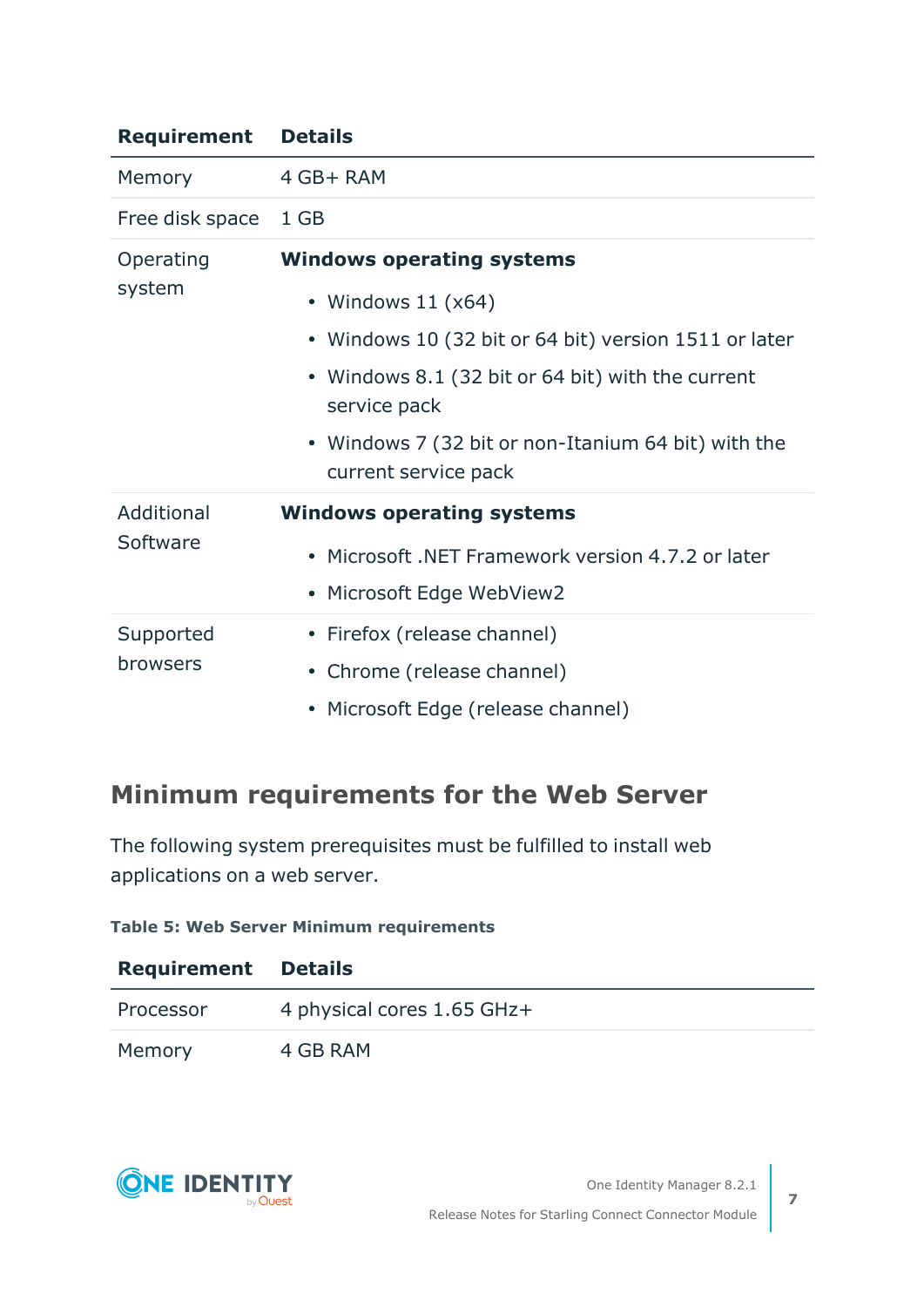### **Requirement Details**

| Free disk space        | 40 GB                                                                                                                                                                                                                          |
|------------------------|--------------------------------------------------------------------------------------------------------------------------------------------------------------------------------------------------------------------------------|
| Operating<br>system    | Windows operating systems                                                                                                                                                                                                      |
|                        | • Windows Server 2022                                                                                                                                                                                                          |
|                        | • Windows Server 2019                                                                                                                                                                                                          |
|                        | • Windows Server 2016                                                                                                                                                                                                          |
|                        | • Windows Server 2012 R2                                                                                                                                                                                                       |
|                        | • Windows Server 2012                                                                                                                                                                                                          |
|                        | Linux operating systems                                                                                                                                                                                                        |
|                        | • Linux operation system (64 bit) supported by the<br>Mono project or Docker images provided by the<br>Mono project. Please note the operating system<br>manufacturer's minimum requirements for Apache<br><b>HTTP Server.</b> |
| Additional<br>Software | Windows operating systems                                                                                                                                                                                                      |
|                        | • Microsoft .NET Framework version 4.7.2 or later                                                                                                                                                                              |
|                        | • Microsoft Internet Information Service 10 or 8.5 or<br>8 or 7.5 or 7 with ASP.NET 4.7.2 and Role Services:                                                                                                                   |
|                        | • Web Server > Common HTTP Features ><br><b>Static Content</b>                                                                                                                                                                 |
|                        | Web Server > Common HTTP Features ><br><b>Default Document</b>                                                                                                                                                                 |
|                        | • Web Server > Application Development ><br><b>ASP.NET</b>                                                                                                                                                                     |
|                        | • Web Server > Application Development > .NET<br>Extensibility                                                                                                                                                                 |
|                        | • Web Server > Application Development >                                                                                                                                                                                       |

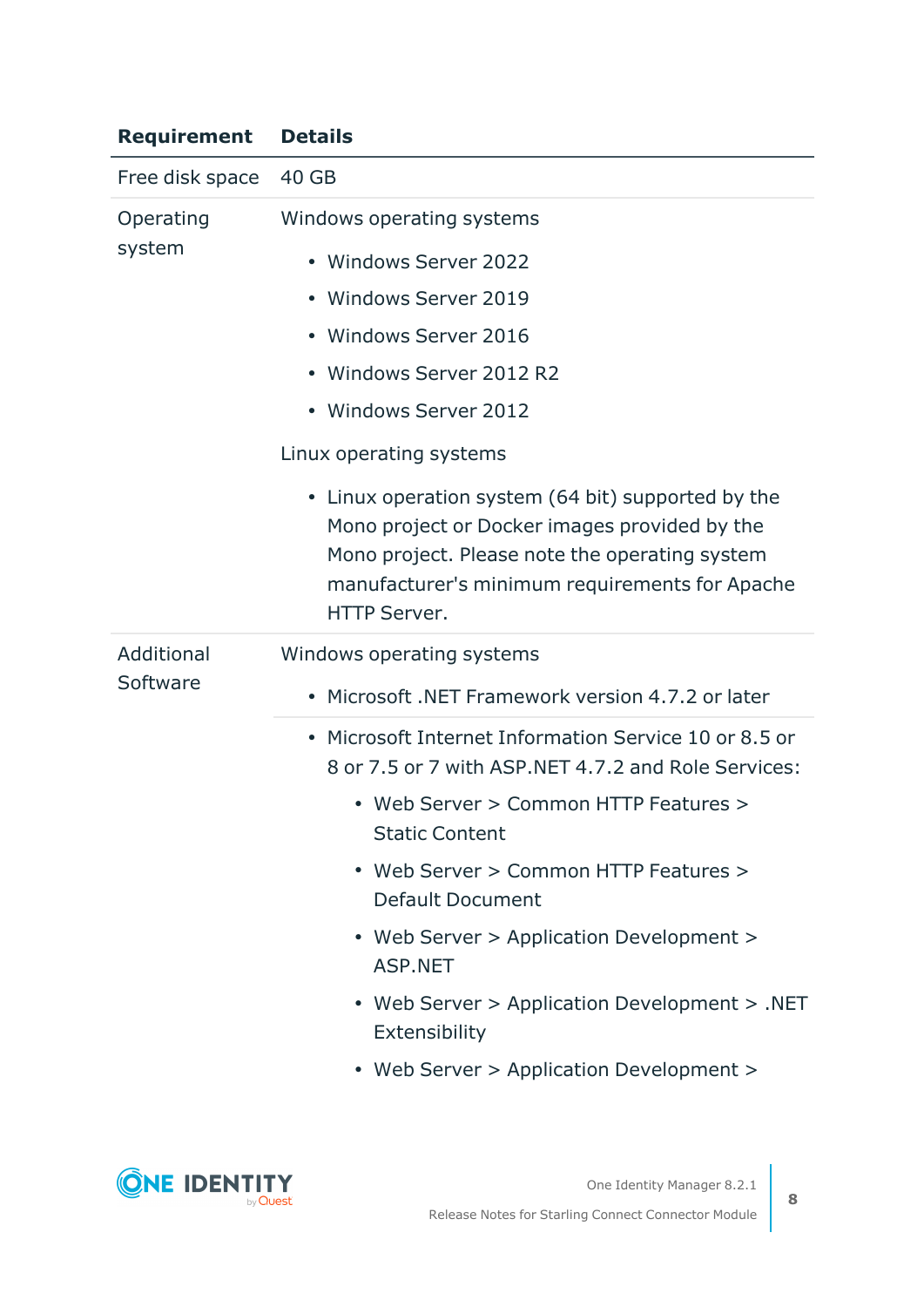#### ISAPI Extensions

- Web Server > Application Development > ISAPI Filters
- Web Server > Security > Basic Authentication
- Web Server > Security > Windows Authentication
- Web Server > Performance > Static Content Compression
- Web Server > Performance > Dynamic Content Compression

#### **Linux operating systems**

- NTP Client
- Mono 5.14 or later
- Apache HTTP Server 2.0 or 2.2 with following modules:
	- mod\_mono
	- rewrite
	- ssl (optional)

### **Minimum requirements for the Application Server**

The following system prerequisites must be fulfilled for installation of the application server.

**Table 6: Application Server Minimum requirements**

| <b>Requirement Details</b> |                                |
|----------------------------|--------------------------------|
| Processor                  | 8 physical cores with 2.5 GHz+ |

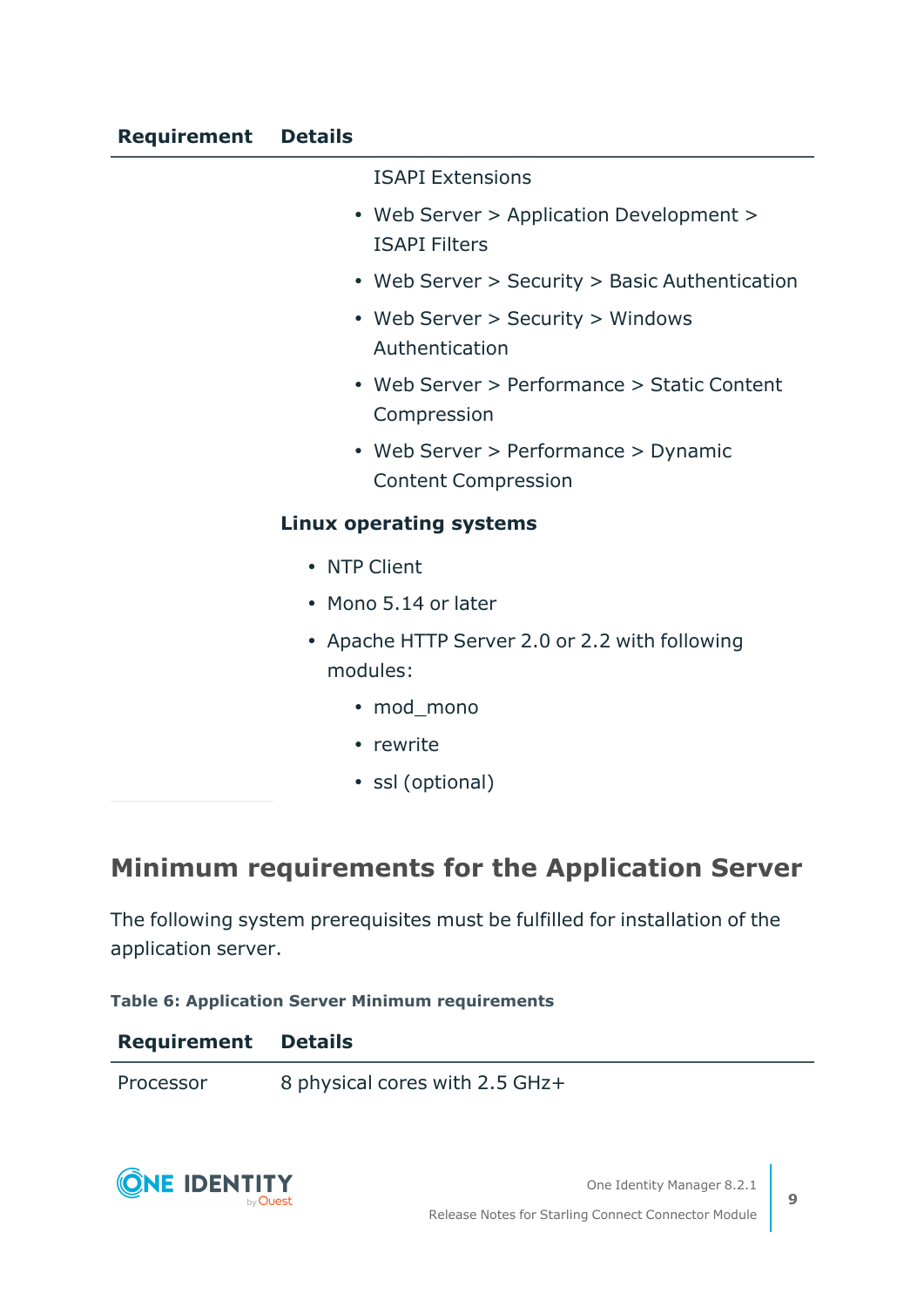| <b>Requirement</b>     | <b>Details</b>                                                                                                                                                                                                                                                                                                                                                                                                                                      |
|------------------------|-----------------------------------------------------------------------------------------------------------------------------------------------------------------------------------------------------------------------------------------------------------------------------------------------------------------------------------------------------------------------------------------------------------------------------------------------------|
| Memory                 | 8 GB RAM                                                                                                                                                                                                                                                                                                                                                                                                                                            |
| Free disk space        | 40 GB                                                                                                                                                                                                                                                                                                                                                                                                                                               |
| Operating<br>system    | Windows operating systems<br>• Windows Server 2022<br>• Windows Server 2019<br>• Windows Server 2016<br>• Windows Server 2012 R2<br>• Windows Server 2012<br>Linux operating systems<br>• Linux operation system (64 bit) supported by the<br>Mono project or Docker images provided by the<br>Mono project. Please note the operating system<br>manufacturer's minimum requirements for Apache<br><b>HTTP Server.</b>                              |
| Additional<br>Software | Windows operating systems<br>• Microsoft .NET Framework version 4.7.2 or later<br>• Microsoft Internet Information Service 10 or 8.5 or<br>8 or 7.5 or 7 with ASP.NET 4.7.2 and Role Services:<br>• Web Server > Common HTTP Features ><br><b>Static Content</b><br>• Web Server > Common HTTP Features ><br><b>Default Document</b><br>• Web Server > Application Development ><br><b>ASP.NET</b><br>• Web Server > Application Development > .NET |

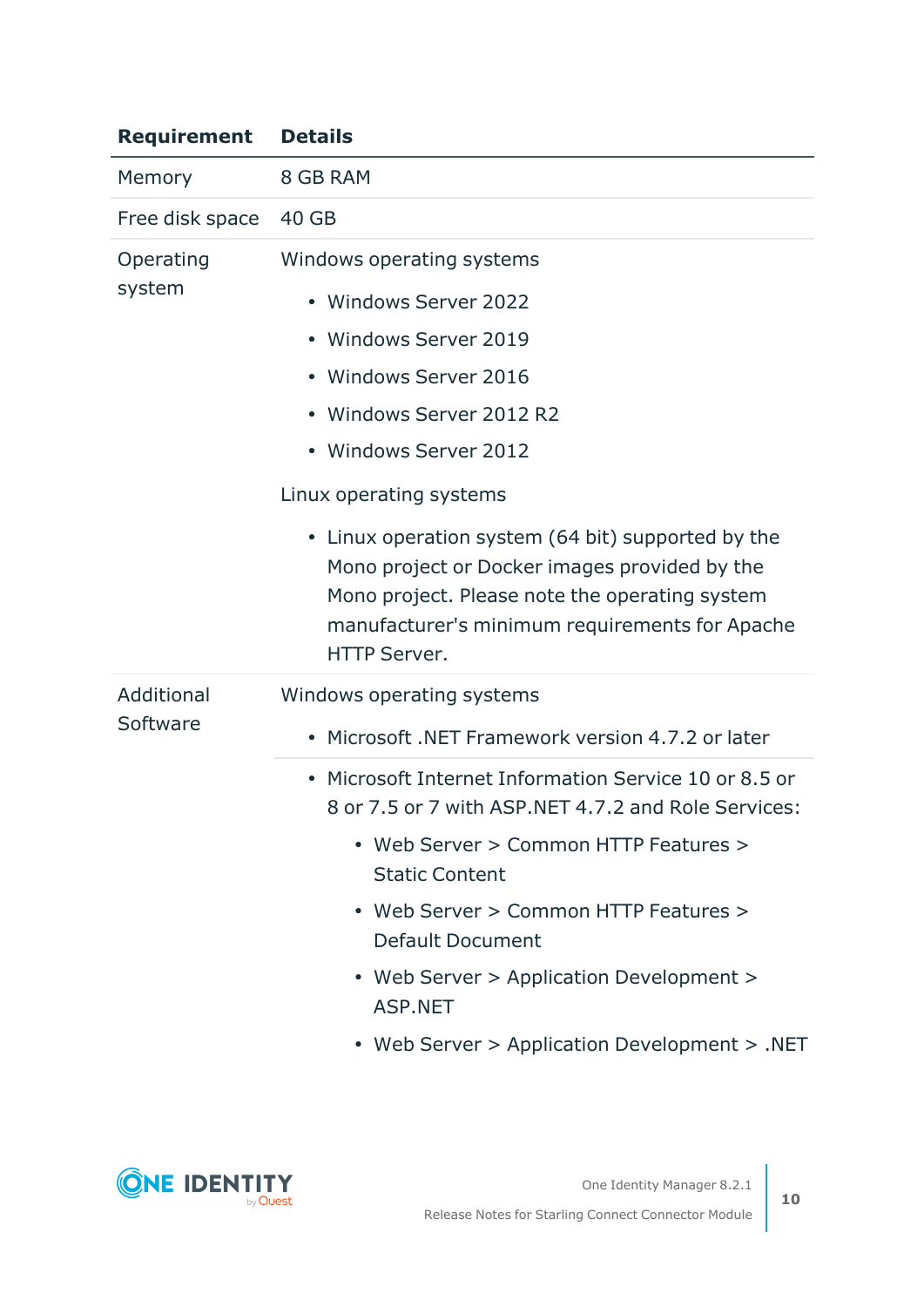Extensibility • Web Server > Application Development > ISAPI Extensions • Web Server > Application Development > ISAPI Filters • Web Server > Security > Basic Authentication • Web Server > Security > Windows Authentication • Web Server > Performance > Static Content Compression • Web Server > Performance > Dynamic Content Compression **Linux operating systems** • NTP Client • Mono 5.14 or later • Apache HTTP Server 2.0 or 2.2 with following modules: • mod\_mono • rewrite • ssl (optional)

## **Product licensing**

Use of this software is governed by the Software Transaction Agreement found at [www.oneidentity.com/legal/sta.aspx.](http://www.oneidentity.com/legal/sta.aspx) This software does not require an activation or license key to operate.

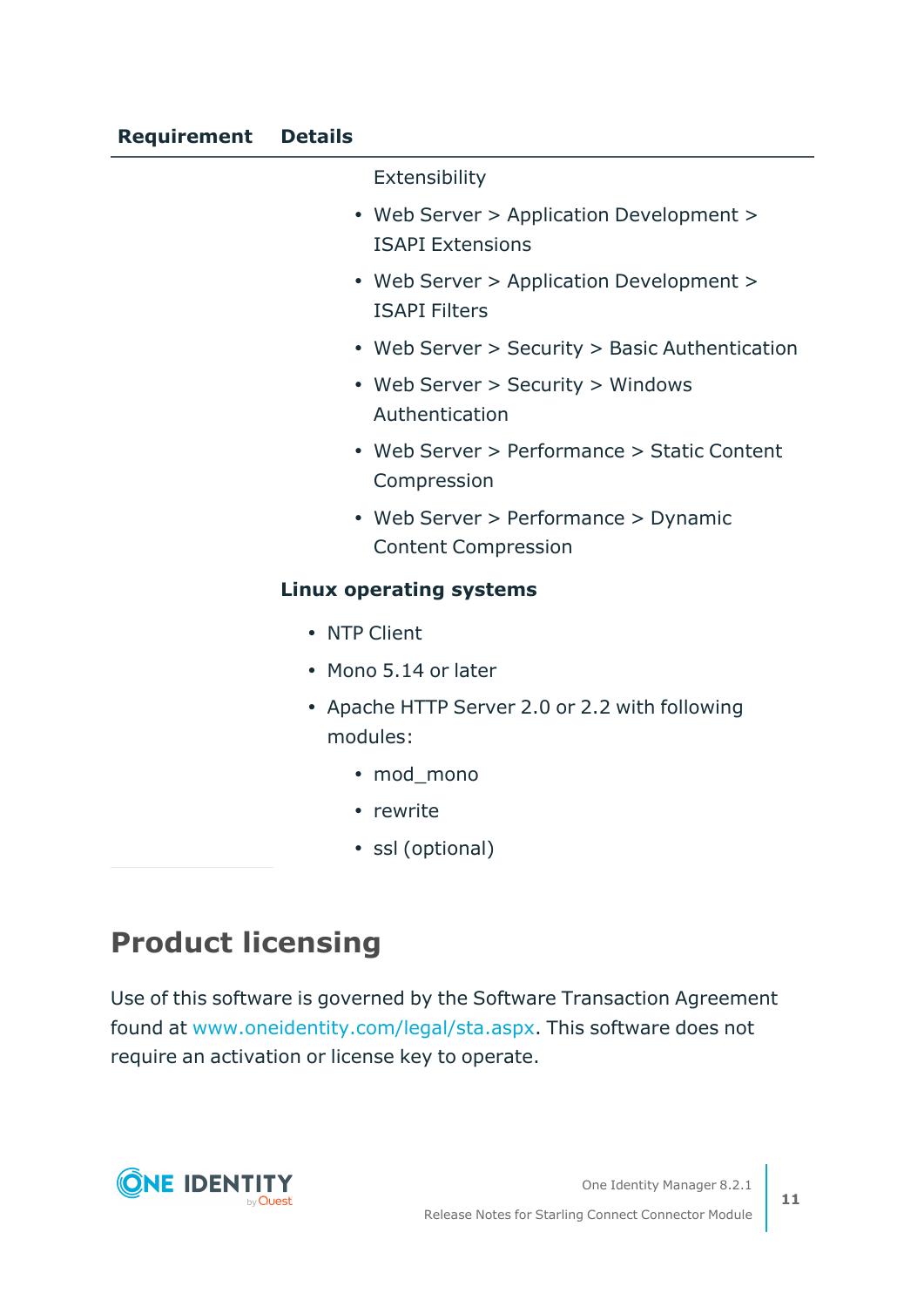## **Upgrade and installation instructions**

The procedure to install Starling Connect Connector Module is similar to the procedures involved in installation of other One Identity Manager modules. For information on the installation of Starling Connect Connector Module module, refer the *Installing One Identity Manager Components* section of the *One Identity Manager Installation Guide*.

### **More resources**

Additional information is available from the following:

- One Identity [Manager](https://support.oneidentity.com/identity-manager/) support
- One Identity Manager online [documentation](https://support.oneidentity.com/identity-manager/technical-documents/)
- Identity and Access [Management](https://www.quest.com/community/one-identity/identity-manager/f/identity-manager-forum) community
- One Identity [Manager](https://support.oneidentity.com/identity-manager/training) training portal

### **Globalization**

This section contains information about installing and operating this product in non-English configurations, such as those needed by customers outside of North America. This section does not replace the materials about supported platforms and configurations found elsewhere in the product documentation. This release is Unicode-enabled and supports any character set. It supports simultaneous operation with multilingual data. This release is targeted to support operations in the following regions: North America, Western Europe and Latin America, Central and Eastern Europe. The release is localized in the following languages: German. This version has the following capabilities or constraints: Other languages, designated for the Web UI, are provided in the product OneIM Language Pack.

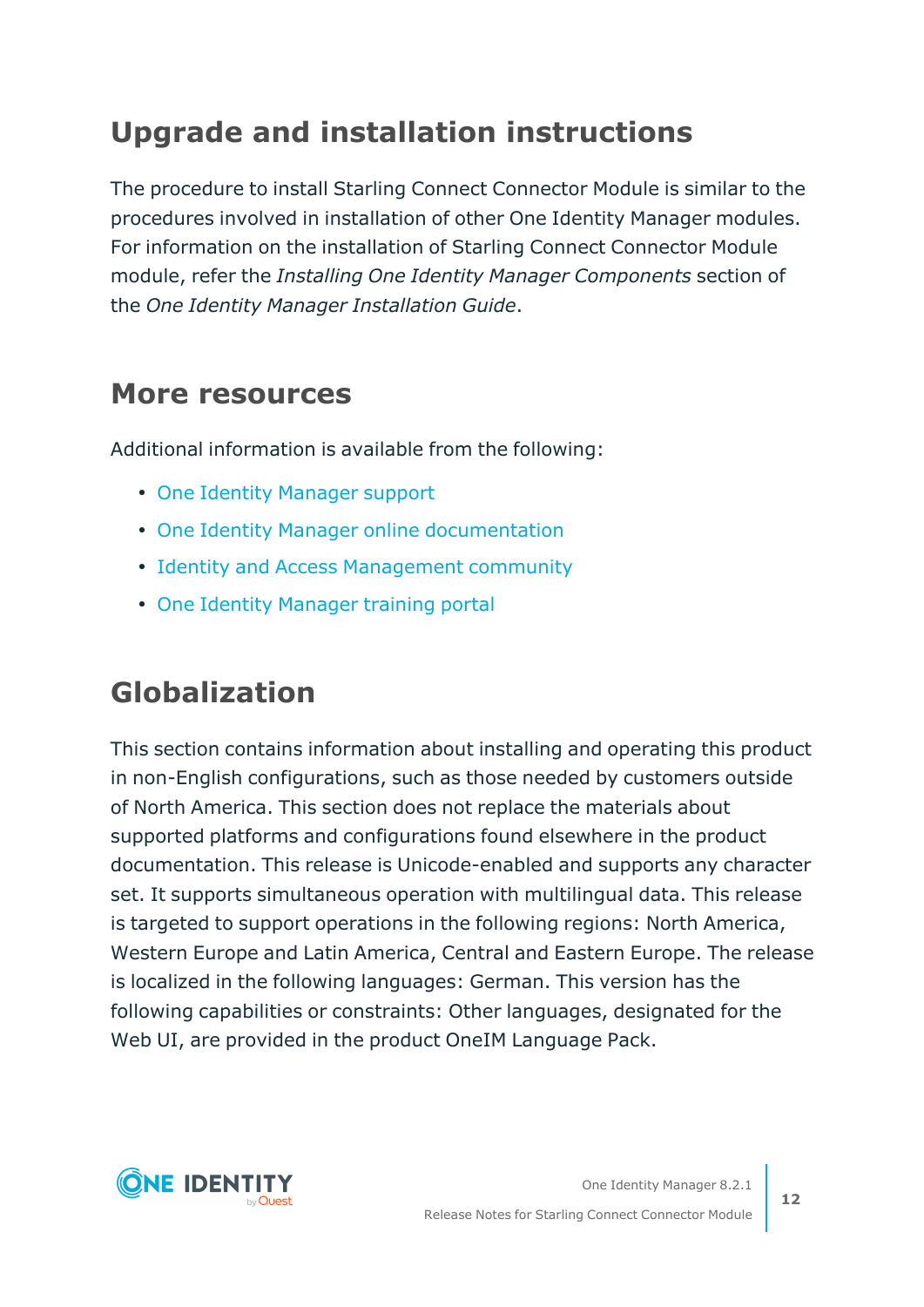### **About us**

One Identity solutions eliminate the complexities and time-consuming processes often required to govern identities, manage privileged accounts and control access. Our solutions enhance business agility while addressing your IAM challenges with on-premises, cloud and hybrid environments.

### **Contacting us**

For sales and other inquiries, such as licensing, support, and renewals, visit <https://www.oneidentity.com/company/contact-us.aspx>.

### **Technical support resources**

Technical support is available to One Identity customers with a valid maintenance contract and customers who have trial versions. You can access the Support Portal at <https://support.oneidentity.com/>.

The Support Portal provides self-help tools you can use to solve problems quickly and independently, 24 hours a day, 365 days a year. The Support Portal enables you to:

- Submit and manage a Service Request
- View Knowledge Base articles
- Sign up for product notifications
- Download software and technical documentation
- View how-to videos at [www.YouTube.com/OneIdentity](http://www.youtube.com/OneIdentity)
- Engage in community discussions
- Chat with support engineers online
- View services to assist you with your product

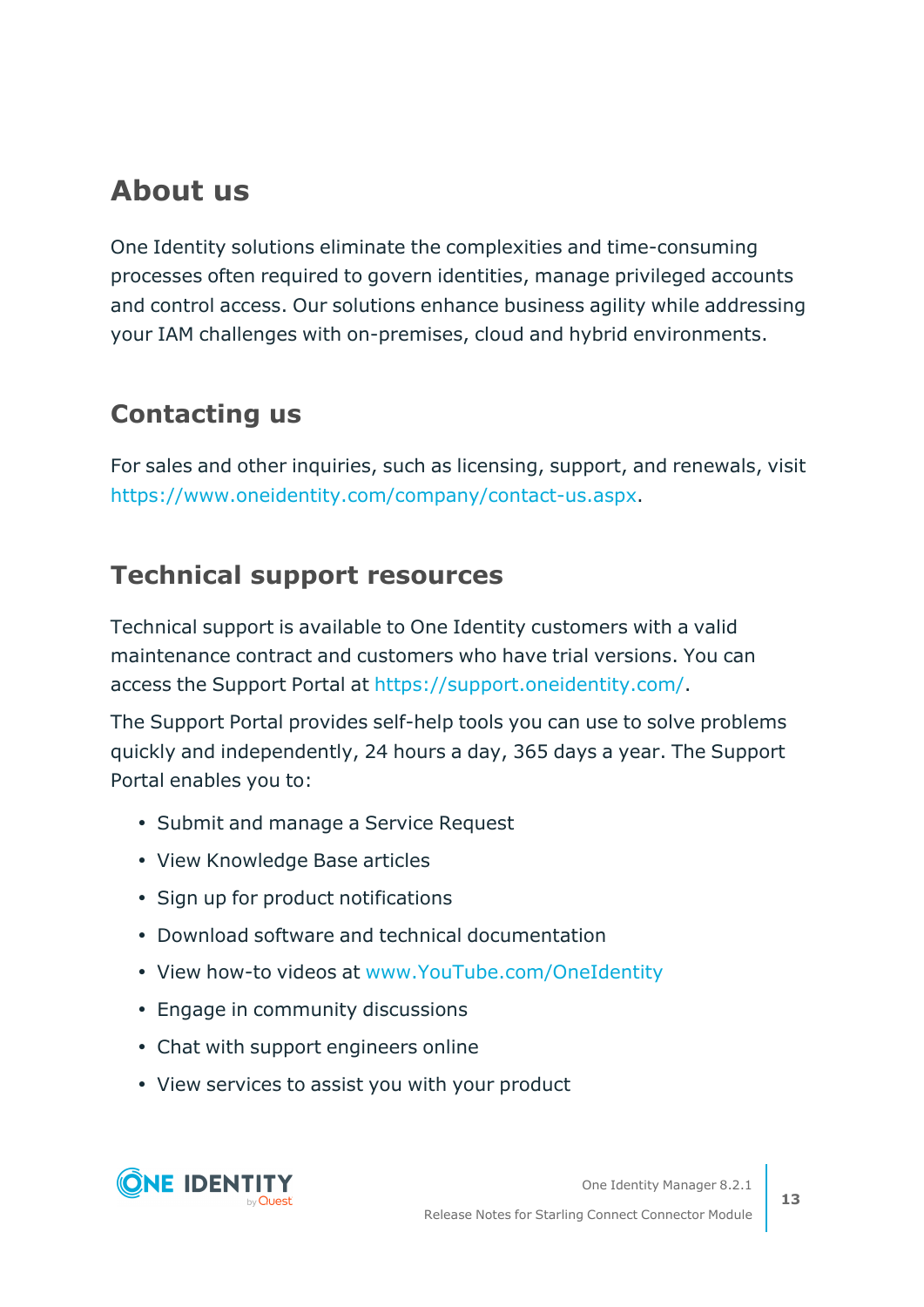### Copyright 2022 One Identity LLC.

ALL RIGHTS RESERVED.

This guide contains proprietary information protected by copyright. The software described in this guide is furnished under a software license or nondisclosure agreement. This software may be used or copied only in accordance with the terms of the applicable agreement. No part of this guide may be reproduced or transmitted in any form or by any means, electronic or mechanical, including photocopying and recording for any purpose other than the purchaser's personal use without the written permission of One Identity LLC .

The information in this document is provided in connection with One Identity products. No license, express or implied, by estoppel or otherwise, to any intellectual property right is granted by this document or in connection with the sale of One Identity LLC products. EXCEPT AS SET FORTH IN THE TERMS AND CONDITIONS AS SPECIFIED IN THE LICENSE AGREEMENT FOR THIS PRODUCT, ONE IDENTITY ASSUMES NO LIABILITY WHATSOEVER AND DISCLAIMS ANY EXPRESS, IMPLIED OR STATUTORY WARRANTY RELATING TO ITS PRODUCTS INCLUDING, BUT NOT LIMITED TO, THE IMPLIED WARRANTY OF MERCHANTABILITY, FITNESS FOR A PARTICULAR PURPOSE, OR NON-INFRINGEMENT. IN NO EVENT SHALL ONE IDENTITY BE LIABLE FOR ANY DIRECT, INDIRECT, CONSEQUENTIAL, PUNITIVE, SPECIAL OR INCIDENTAL DAMAGES (INCLUDING, WITHOUT LIMITATION, DAMAGES FOR LOSS OF PROFITS, BUSINESS INTERRUPTION OR LOSS OF INFORMATION) ARISING OUT OF THE USE OR INABILITY TO USE THIS DOCUMENT, EVEN IF ONE IDENTITY HAS BEEN ADVISED OF THE POSSIBILITY OF SUCH DAMAGES. One Identity makes no representations or warranties with respect to the accuracy or completeness of the contents of this document and reserves the right to make changes to specifications and product descriptions at any time without notice. One Identity does not make any commitment to update the information contained in this document.